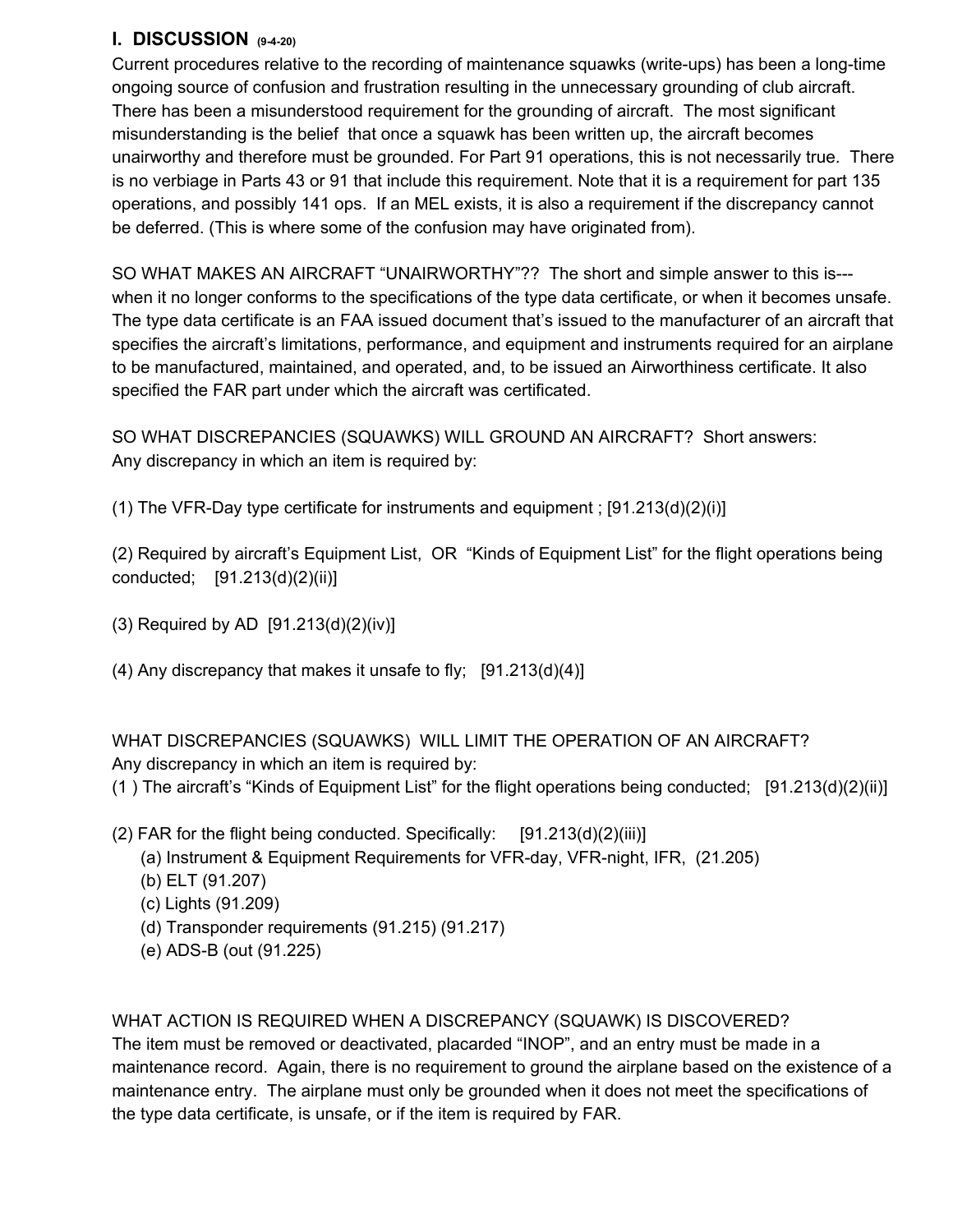## **II MAINTENANCE DISCREPANCIES (SQUAWKS) POLICY & PROCEDURES** (9-4-20)

### A. GROUNDING AIRCRAFT

- 1. Pilots may ground an aircraft ONLYunder one of- the following circumstances.
	- a. Aircraft is not operational. Examples--flat tire, dead battery, inop alternator,engine wont start;
	- b. Aircraft is unsate. Examples-fuel leak, smoke, rough engine, dead/bad mag, flight control issues;
	- c. Structural damage- Examples--crack in windshield, prop damage, new large dents;
	- d. The "Inoperative Items Reference Table" indicates the aircraft is to be grounded.
	- e. The aircraft's "Kinds Of Equipment List" indicates its required for ALL flights.
- 2. For all other issues, only JimC, JimG, the aircraft owner, or an A&P can ground the aircraft.
- 3. In the event of an aircraft being grounded, JimG or JimC to be notified immediately. Do not write up a squawk without talking with one of us.

#### B. MX WRITEUPS

1. There are two squawk sheets. One for instances where the aircraft should be grounded labeled "Airworthiness Squawks".. The other labeled "Deferrable Squawks" formerly labeled and referred to as "Nuisance Squawks". Pilots are to complete the appropriate sheet, and inform Dispatch if it is open.

2. \*Airworthiness Squawks --- To be used when grounding the aircraft only. See the "Inoperative Items Reference Table" Jim G or JimC should be consulted before writing up an airworthiness squawk.

- 3. Deferrable Squawks --- To be used for all other squawks to include:
	- a. Cosmetic issues--- Examples---torn or dirty seats,
	- b. Minor operational issues--Examples---missing screws, broken latches, bald or flat spots on tires,
	- c. \*Avionics issues that do not make the unit inoperative---Examples--- missing knobs, inop PTT switches,bad displays, expired databases, scratchy / intermittent radios,
	- d. \*Inoperative items that may affect the type of operations that can be flown. See the "Inoperative Items Reference Table." Dispatch as well as JimG or JimC to be notified.
- 4. Dispatch Responsibilities
	- a. Record the squawks on the Aircraft Status Report for those items listed above marked with a "**\***".
	- b. Notify the owner and Jim G or JimC for those items listed above marked with a "**\***".
- 5. Disposition of Squawks
	- a. Airworthiness Squawks need to be signed off by an A&P once resolved and the airplane returned to service. Note: JimG or JimC may sign off the squawk in the event they determine that it is not an airworthiness issue, or if the squawk was a result of pilot error.
	- b. There is no requirement for the deferrable (nuisance) squawks to be signed off. Typically they can be resolved the next time the plane is in for maintenance.

#### C. ADDITIONAL STEPS

- 1. Some "INOP" stickers will be placed in the dispatch books that pilots can use if needed.
- 2. In order to deactivate an intel, usually simply turning it off or pulling its CB will be sufficient. In most cases, if it's not working, it's already deactivated.
- 3. The two OFC squawk sheets constitute the maintenance records required by the FAR (even though they are also OFC generated internal documents).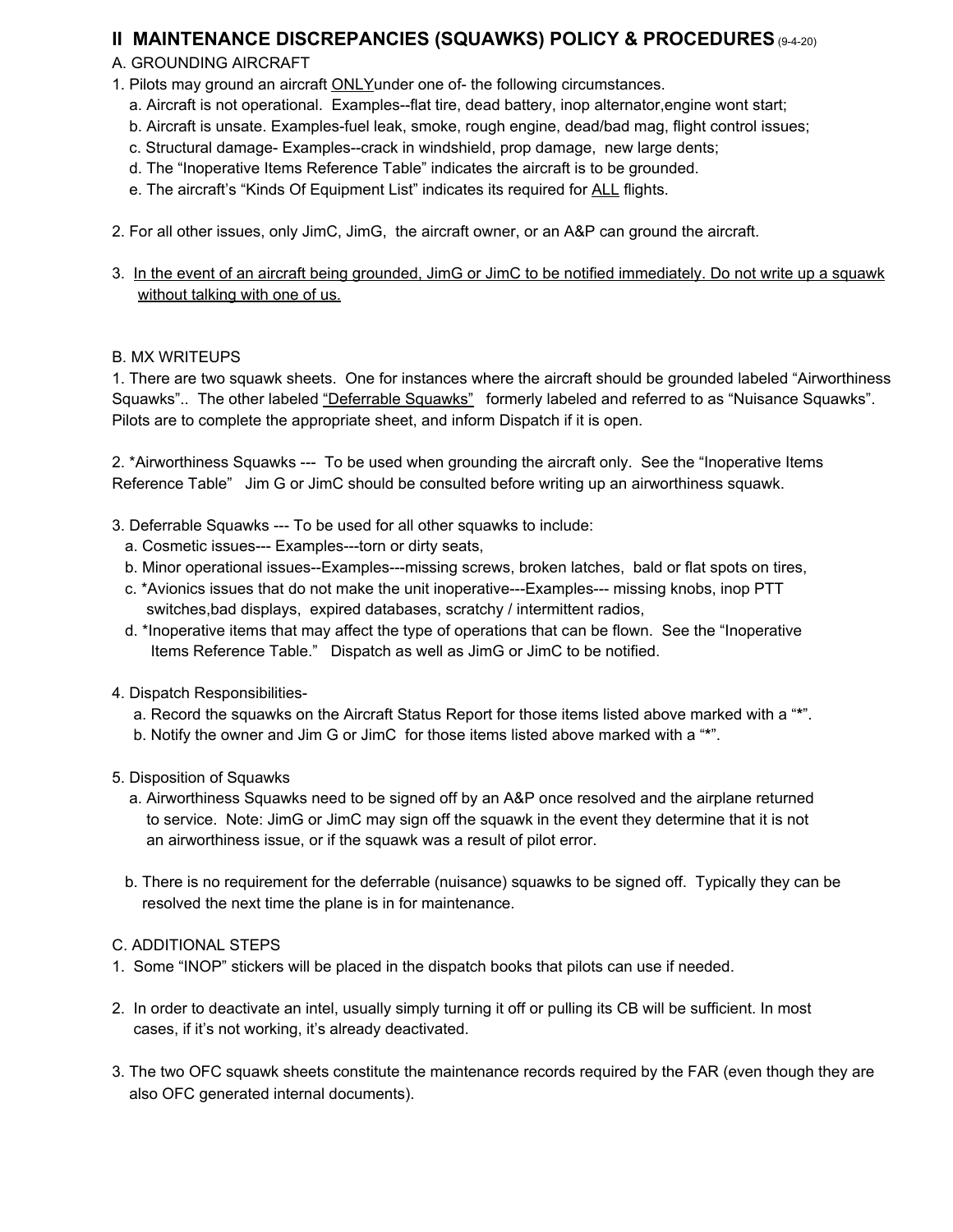### **INOPERATIVE ITEMS REFERENCE TABLE** (9-4-20)

This table is to be used when determining the type of squawk. Note that an aircraft's limitations, Equipment List or Kinds of Equipment List takes precedence. **A**= Airworthiness Squawk- Aircraft to be Grounded; **D**= Deferrable Squawk (nuisance squawks)

| <b>CATEGORY &amp; ITEMS</b>                                                                                                                                                                                                                                                                                                                                                                            | A/N                                                                          | <b>OPS LIMITS /REMARKS</b>                                                                                                                                                                                                                                                                                                                                                                                                                                                                                                                                                                                                                      |
|--------------------------------------------------------------------------------------------------------------------------------------------------------------------------------------------------------------------------------------------------------------------------------------------------------------------------------------------------------------------------------------------------------|------------------------------------------------------------------------------|-------------------------------------------------------------------------------------------------------------------------------------------------------------------------------------------------------------------------------------------------------------------------------------------------------------------------------------------------------------------------------------------------------------------------------------------------------------------------------------------------------------------------------------------------------------------------------------------------------------------------------------------------|
| <b>FLIGHT INSTRUMENTS-Analog</b><br>Airspeed Indicator<br>Altimeter<br>Annunciators (if installed)<br>Artificial Horizon/ Attitude Indicator<br><b>Clock</b><br>Directional Gyro/ Heading Indicator (DG)<br>Fuel Qty<br><b>Magnetic Compass</b><br>OutsideAir Temperature (OAT)<br>PFD Backup instruments (analog)<br><b>Suction Gauge</b><br><b>Turn Coordinator</b><br>Vertical Speed (VSI)<br>Other | Α<br>Α<br>D<br>D<br>D<br>Α<br>A<br>D<br>D<br>D<br>D<br>D<br>D<br>D           | Unless required by POH/ STC limitations<br><b>VFR FLIGHT ONLY</b><br><b>VFR FLIGHT ONLY</b><br><b>VFR FLIGHT ONLY</b><br>IF INOP. Does not have to be accurate.<br>Unless required by POH or STC for IFR flight<br><b>VFR FLIGHT ONLY</b>                                                                                                                                                                                                                                                                                                                                                                                                       |
| <b>FLIGHT INSTRUMENTS-Digital</b><br>Primary Flight Display (PFD)<br>Backup PFD                                                                                                                                                                                                                                                                                                                        | $A^*$<br>$D^{**}$                                                            | * Unless backup instruments duplicating required functions are available. DAY VFR only.<br>** IF required by POH/STC = A.                                                                                                                                                                                                                                                                                                                                                                                                                                                                                                                       |
| <b>ENGINE INSTRUMENTS</b><br>RPM (Tachometer) Gauge<br>RPM Tach)--hour meter<br>MP (if installed)<br>Oil Pressure<br>Oil Temp<br><b>Fuel Flow</b><br><b>EGT</b><br>CHT<br>Other<br><b>Hobbs Meter</b><br>Other                                                                                                                                                                                         | Α<br>D<br>Α<br>Α<br>A<br>D<br>D<br>D<br>D<br>D<br>D                          | <b>NOTE &amp; RECORD HOBBS</b><br>Record Tach time.                                                                                                                                                                                                                                                                                                                                                                                                                                                                                                                                                                                             |
| <b>AVIONICS</b><br>ADS-B-Out<br><b>Audio Panel or Switches</b><br>Comm Radio<br>ELT & ELT Battery(s)<br><b>External Speaker</b><br>Glide Slope<br><b>GPS</b><br>GPS -Nav Database<br>Handled Mic (inop or missing)<br>Intercom<br>Jacks (Mic/Headphone)<br>NAV / VOR Receiver<br>Nav Indicator (VOR/LOC/GPS)<br>Transponder<br>Transponder Mode C<br>Other                                             | Α<br>D<br>D<br>D<br>D<br>D<br>D<br>D<br>D<br>D<br>D<br>D<br>D<br>Α<br>A<br>D | Unless authorized by ATC<br>Unless NAV/COM functionality is inop<br>One Comm radio must be operational. If not=A.<br>Approved for instructional (dual) flight only within 50nm of OAK. Otherwise=A<br>Unless headphones do not function.<br>IFR flight using ILS/LVP prohibited<br>IFR flight using GPS navigation prohibited<br>IFR flight using GPS navigation prohibited<br>Provided two-way radio communications can be maintained.<br>VFR ONLY- Unless the aircraft has 2 units installed and operational.<br>VFR ONLY - Unless the aircraft has 2 units installed and operational<br>Unless authorised by ATC<br>Unless authorized by ATC |
| <b>EQUIPMENT / SYSTEMS -Misc</b><br>Carb Heat<br>Environmental<br><b>Electric Fuel Pump</b><br>Fuses (if applicable)<br>Landing Gear Indicator/Warning (if retractable)<br>Pitot Heat<br><b>Pitot Static System</b><br>Vacuum System / Gauge<br>Other                                                                                                                                                  | Α<br>D<br>Α<br>D<br>Α<br>D<br>Α<br>Α<br>D                                    | DAY VFR ONLY<br>Unless required by POH or operating in icing conditions<br>Unless the alternate static source (if installed) resolved the issue. Then=N<br>Unless instruments and equipment usiliting vacuum / suction are confirmed operational.                                                                                                                                                                                                                                                                                                                                                                                               |
| <b>LIGHTS</b><br>Anti-collision Light System / Rotating Beacon<br>Interior-Panel Light(s)<br>Interior- Flood Light / Dome Light<br>Landing Light<br>Position / Nav lights<br>Rotating (or flashing) Beacon<br>Taxi Light<br>Other Lights                                                                                                                                                               | Α<br>D<br>D<br>D<br>D<br>D<br>D<br>D                                         | NOTE: Required operational for all flights per 91.205b<br>DAY FLIGHT ONLY IF FOR HIRE<br>DAY FLIGHT ONLY<br>NOTE: These are part of the anti-collision light system                                                                                                                                                                                                                                                                                                                                                                                                                                                                             |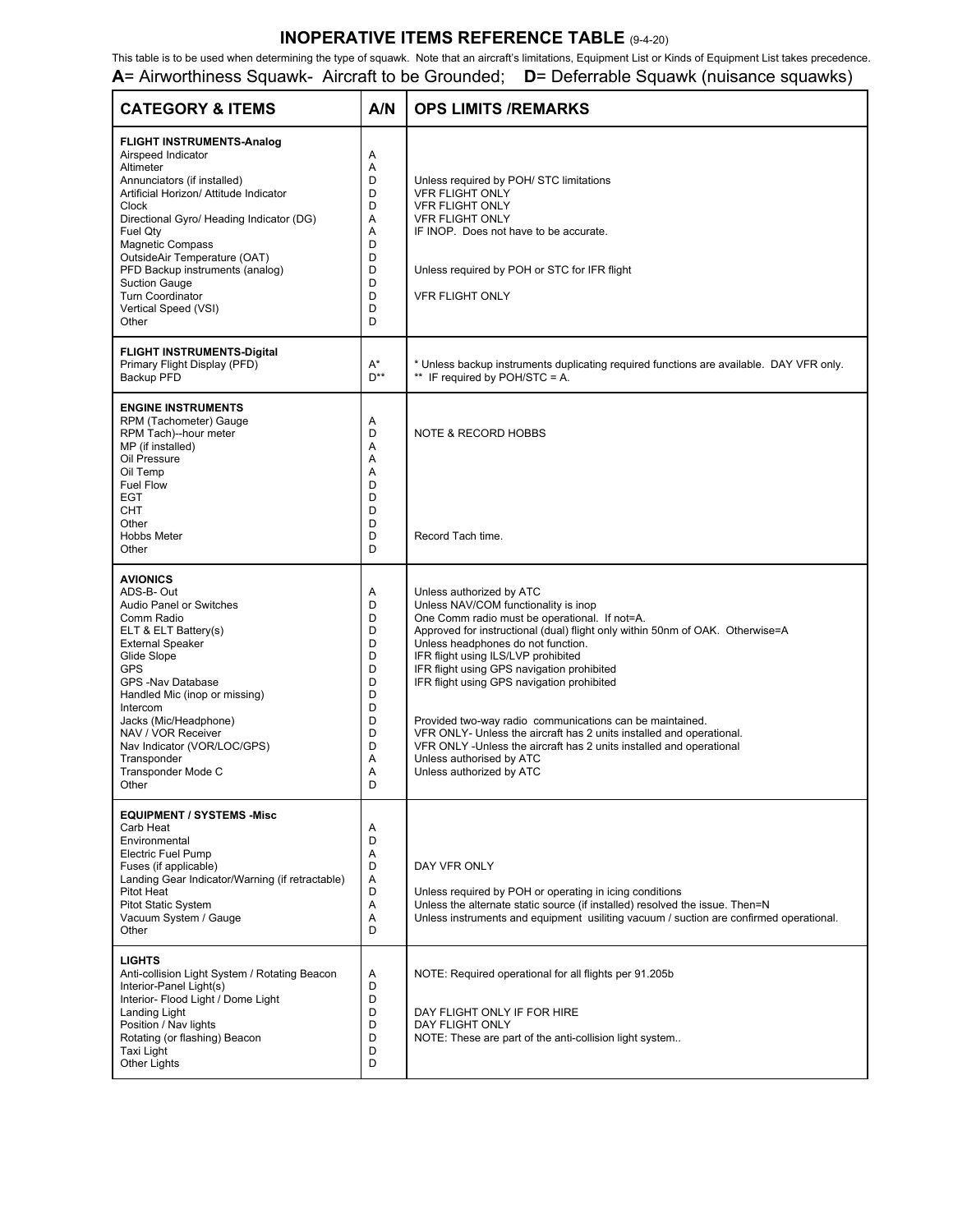# **OAKLAND FLYERS DEFERRABLE SQUAWKS(9-4-20) N\_\_\_\_\_\_\_\_\_\_\_\_\_**

# **INSTRUCTIONS:** (1) One squawk per entry;

(2) OPS LIMITATIONS-Enter only if applicable per the Inoperative Items Reference Table.

Possible options are: "VFR ONLY", "DAY-VFR ONLY" "DAY ONLY", OTHER (specify)

| <b>DATE</b>                                                                                         | PILOT'S NAME & CELL NUMBER (printed) | <b>CFI</b> | OPS LIMITATIONS (If applicable. See instructions) |  |
|-----------------------------------------------------------------------------------------------------|--------------------------------------|------------|---------------------------------------------------|--|
|                                                                                                     |                                      |            |                                                   |  |
| DESCRIPTION OF SQUAWK (describe in as much detail as needed to assist in troubleshooting the issue) |                                      |            |                                                   |  |
|                                                                                                     |                                      |            |                                                   |  |
|                                                                                                     |                                      |            |                                                   |  |
| RESOLUTION & ENDORSEMENT (if applicable)                                                            |                                      |            |                                                   |  |
|                                                                                                     |                                      |            |                                                   |  |
|                                                                                                     |                                      |            |                                                   |  |

| <b>DATE</b>                                                                                         | PILOT'S NAME & CELL NUMBER (printed) | CFI | OPS LIMITATIONS (If applicable. See instructions) |  |
|-----------------------------------------------------------------------------------------------------|--------------------------------------|-----|---------------------------------------------------|--|
|                                                                                                     |                                      |     |                                                   |  |
| DESCRIPTION OF SQUAWK (describe in as much detail as needed to assist in troubleshooting the issue) |                                      |     |                                                   |  |
|                                                                                                     |                                      |     |                                                   |  |
|                                                                                                     |                                      |     |                                                   |  |
| RESOLUTION & ENDORSEMENT (if applicable)                                                            |                                      |     |                                                   |  |
|                                                                                                     |                                      |     |                                                   |  |

| <b>DATE</b> | PILOT'S NAME & CELL NUMBER (printed)                                                                | <b>CFI</b> | OPS LIMITATIONS (If applicable. See instructions) |
|-------------|-----------------------------------------------------------------------------------------------------|------------|---------------------------------------------------|
|             |                                                                                                     |            |                                                   |
|             | DESCRIPTION OF SQUAWK (describe in as much detail as needed to assist in troubleshooting the issue) |            |                                                   |
|             |                                                                                                     |            |                                                   |
|             |                                                                                                     |            |                                                   |
|             | RESOLUTION & ENDORSEMENT (if applicable)                                                            |            |                                                   |
|             |                                                                                                     |            |                                                   |

| <b>DATE</b> | PILOT'S NAME & CELL NUMBER (printed)                                                                | <b>CFI</b> | OPS LIMITATIONS (If applicable. See instructions) |  |  |
|-------------|-----------------------------------------------------------------------------------------------------|------------|---------------------------------------------------|--|--|
|             |                                                                                                     |            |                                                   |  |  |
|             | DESCRIPTION OF SQUAWK (describe in as much detail as needed to assist in troubleshooting the issue) |            |                                                   |  |  |
|             |                                                                                                     |            |                                                   |  |  |
|             |                                                                                                     |            |                                                   |  |  |
|             |                                                                                                     |            |                                                   |  |  |
|             | RESOLUTION & ENDORSEMENT (if applicable)                                                            |            |                                                   |  |  |
|             |                                                                                                     |            |                                                   |  |  |
|             |                                                                                                     |            |                                                   |  |  |